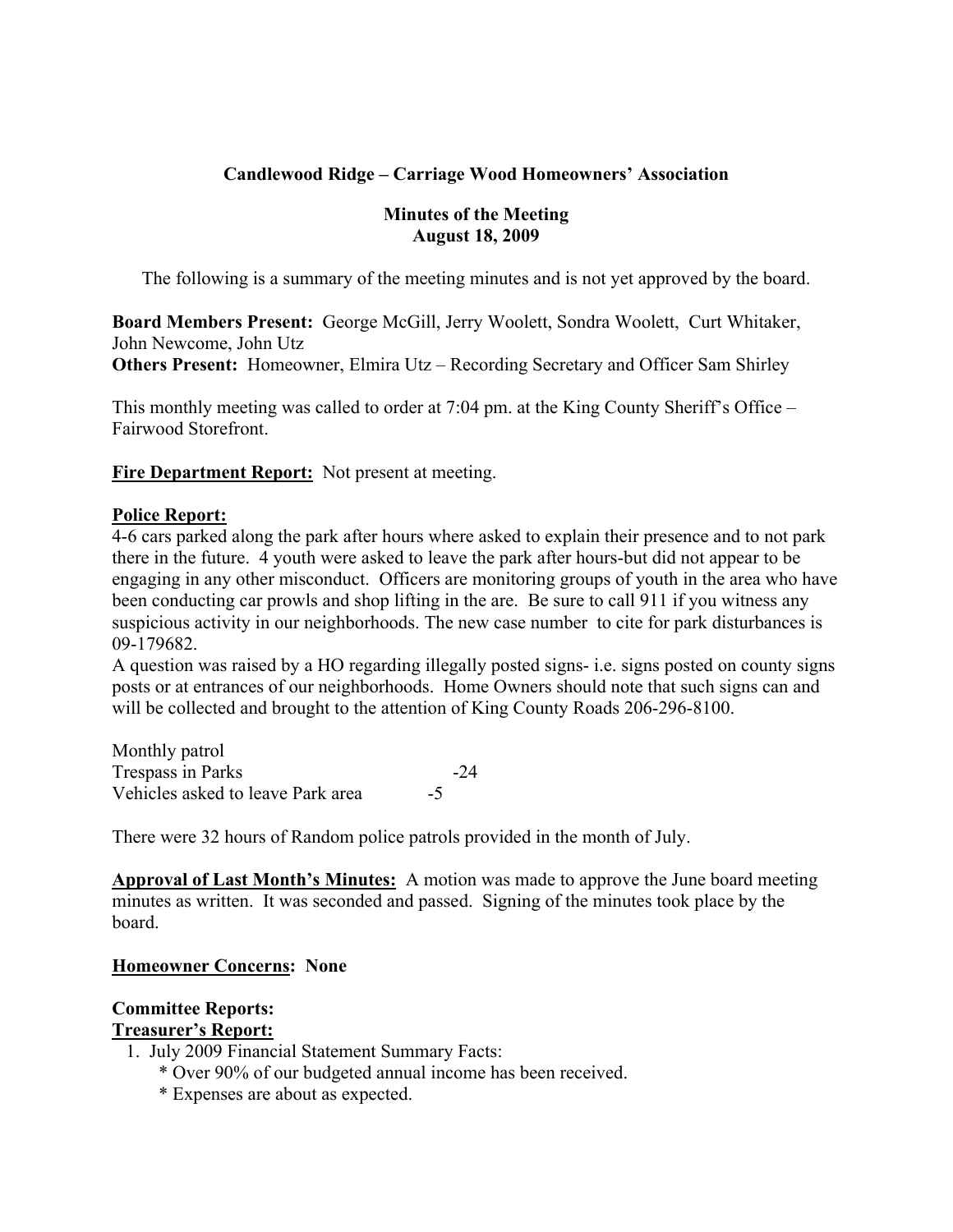\* No change in reserves:

1. Capital Fund \$36,695.53

- 2. Legal \$20,000.00
- 3. General \$25,000.00

\* We remain in good financial shape at this time.

 2. Five of our most delinquent accounts were turned over to the HOA's attorney for aid in collecting the delinquent assessments. It should be noted that attorney's fees associated with the collection of delinquent dues can and will be added to the delinquent homeowner's billing statements.

3. Thirty-two hours of random sheriff's patrols were conducted in July.

 4. King County has increased the cost of filing liens and subsequent releases by \$20 for each. Therefore a lien fee of \$150 will be assessed homeowners rather the \$100 assessed previously. The \$100 lien fee will no longer cover the costs associated with the filing and releasing of liens. This increase was approved by the Board during our October 2007 Board meeting.

 5. On the advice of our HOA attorney, we plan on sending out a certified letter with a copy of the recorded lien attached to all homeowners with outstanding liens.

### **Architectural Report:**

 1. Ten ACC requests were submitted since the last meeting. Six for paint, one for a roof, one for windows, and two for fence replacement.

 2. Two reminder/warning letters were submitted for a projects started without submittal of required ACC Request.

 3. Reminder - Our CC&Rs and Rules and Regulations clearly state that exterior projects such as roofs, painting, fencing, decks, major landscaping and patios require the submission and approval of an ACC request before commencing the project. The ACC has up to 30 days to respond to an ACC request but tries to respond much sooner than that. It is recommended that if a response to an ACC request has not been received within two weeks, the homeowner should contact the ACC Chairman via email at architecture@crcwhoa.org or by leaving a voice message at 425-738-8611. For emergency type repairs notify the ACC Chairman as indicated above and mention that it is an emergency type situation. Please do not contact the ACC chairman via a home phone number.

 4. Please remember we do not accept ACC request forms via email. Please mail them to CR/CW HOA, PO Box 58397, Renton, WA 98058.

### **Common Areas Maintenance Report:**

 1. Confirmed with Soos Creek W & S regarding higher rates for turning water on at Parks and CR entrance. The old charge was \$5.00 per meter (we have 3) the new charge is \$28.00 per meter. There is no charge to turn off.

 2. We are putting the work by the retention pond fence (CW) on hold until we get approval from King County – received email stating we will probably need permit.

 3. King County has acknowledged that gate is down (retention pond in CR) and a Work order has been issued, however the gate is still down.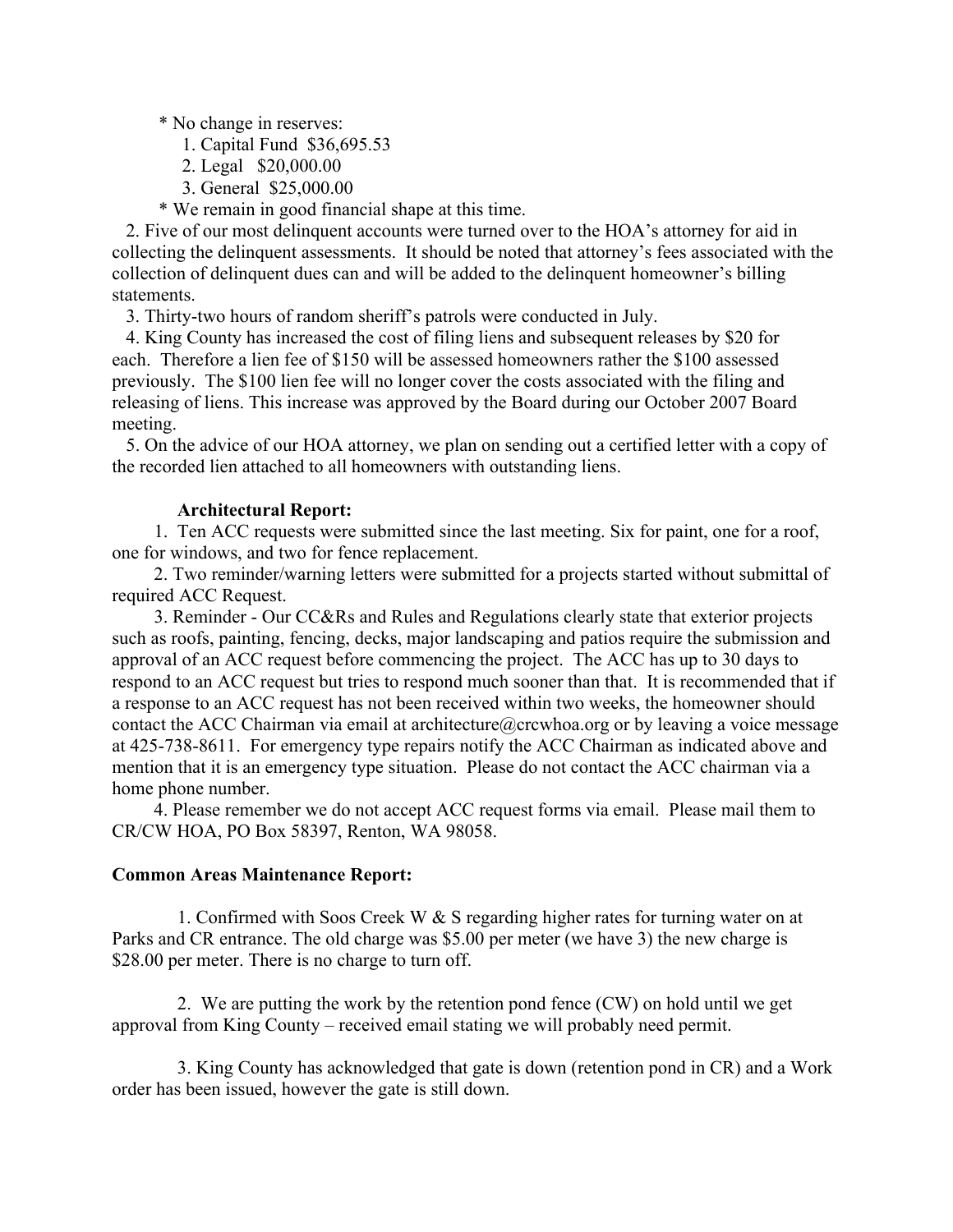4. There has not been much vandalism at all – last month someone paintballed the three signs at the first CW Entrance. Thankfully it was water based and cleaned off fairly easy. Please keep a watch for suspicious Activity and call 911 – we have a new case number to use when reporting after hours or unruly activity in the parks  $= -09-179682$ .

Reminder: Our parks are private parks which exist for the use and enjoyment of HOA residents, their families and guests. They are not public parks. Our park Usage rules apply to everyone. Following arc are some of the rules that have been Established to maximize safety, and minimize liability and maintenance costs:

A. Park Hours: 9:00 am to dusk.

 B. No Smoking, alcohol, drugs, loud music, golfing, motorized vehicles or Fireworks are allowed.

C. Animals must be leashed and owners are responsible for cleaning up after their animals.

Please report any suspicious activity in our parks by calling 911. Reference case #09-179682 when calling.

### **Complaints Negotiations Report:**

1. There are currently 14 open active complaints

- 1. 3 are in the fine stage
- 2. 4 have received their 1st non-compliance letter
- 3. 4 have received their 2nd certified non-compliance letters
- 4. 3 have received the 3rd and final certified non-compliance letters, meaning

fines are eminent.

2. Five non-compliance issues were closed since the last meeting.

 3. Two appeal hearings were conducted and the issues resolved with the requesting homeowners.

4. One outstanding complaint has been turned over to our attorney for aid in resolving.

5. The following is a summary of our complaint process:

 The established CR/CW HOA policy is to act on perceived violations of the HOA's CC&Rs and Rules and Regulations (R&Rs), submitted to the HOA by residents or homeowners. The complaint must be submitted in writing and signed by the author. Letters should be addressed to the Complaints Committee at the HOA's mailing address. Each written complaint should state the facts of the violation clearly and identify the location of the problem (including the exact address with house number and street). The author's name, address and phone number must be included so the Complaint Committee may ask for additional information if necessary and to notify the author of complaint disposition. The HOA will keep confidential, to the full extent of the law, all personal information that is submitted, including the complainant's name.

Regardless, of the source of the complaint, all complaints will be investigated by the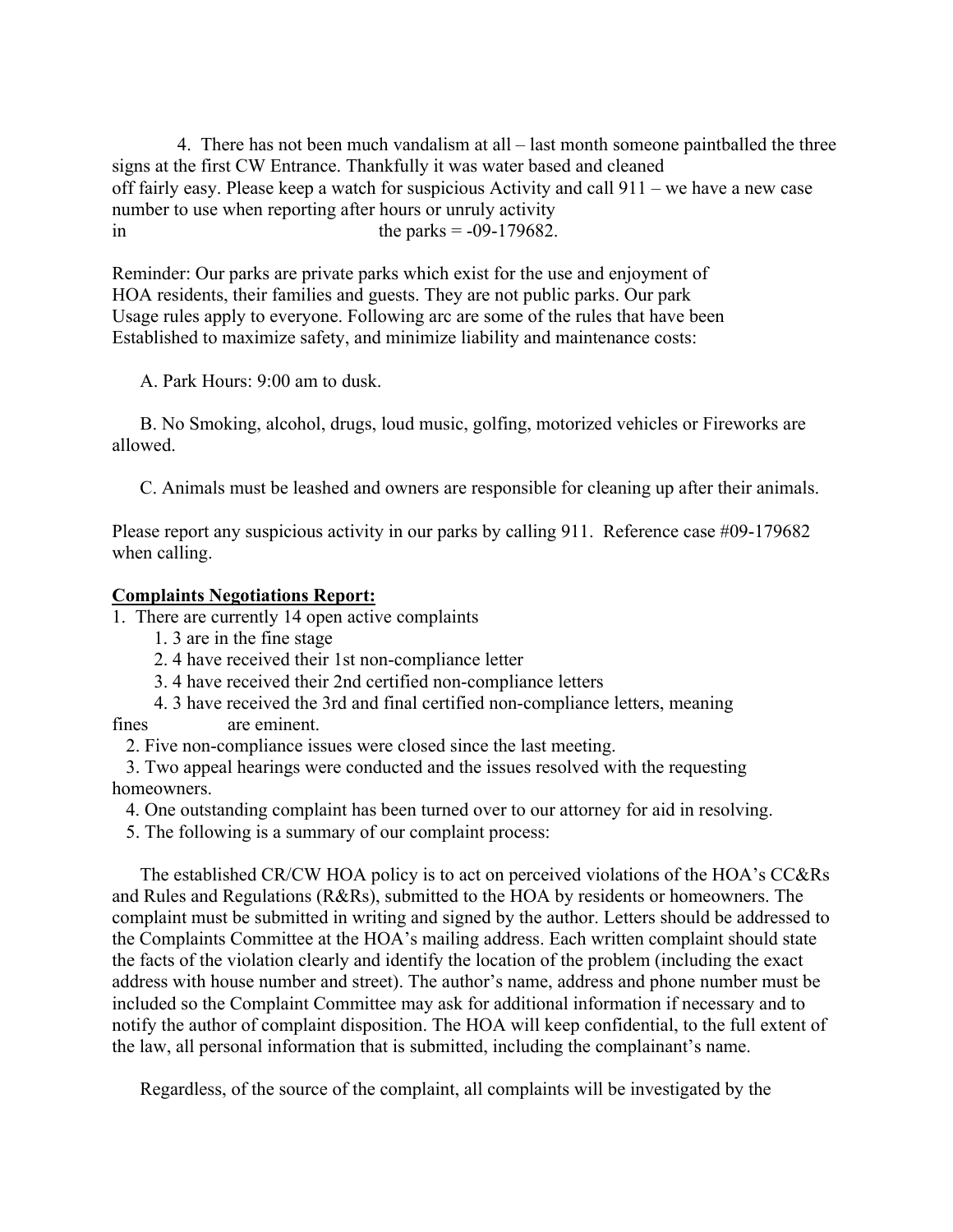Complaint Committee and a determination made as to the validity of the complaint. If the complaint is determined to be valid, the Complaint Committee will typically pursue the problem following the enforcement guidelines established and approved by the Board of Directors. At this point, resolution of the complaint is the responsibility of the Complaint Committee and the Board of Directors.

 Homeowner noncompliance in correcting a violation submitted to them by the Complaint Committee may result in fines being imposed and/or the matter being turned over to the Association's attorney. The Association's R&Rs provide for an Appeal Process whereby a homeowner may request a hearing to offer a defense or explanation to the imposition of a violation and/or fines.

 The complaint process was put into place to identify and correct violations to the HOA's CC&Rs and R&Rs. These documents were established to set standards which when followed, will ensure all homes within the HOA will maintain their appearance and value. The HOA does not have the resources to hire a service to inspect for compliance. Therefore, we rely on each resident or homeowner to report violations in a timely manner when they are observed.

# **Legal and Insurance Report:**

Communication continues with the HOA attorney regarding the complaint made by a homeowner against the Association and individual Board Members. The HOA will be returning to court in September where motions for summary judgment will be argued.

Attorney is working on a certification letter of bylaws previously amended.

### **Rental Home / Change of Address Committee**

Changes of Address and Rentals

• Reminder – When HOA correspondence needs to be delivered to an address other than the HOA street address, your HOA needs to be notified in writing of the correct address to send the correspondence. This applies to absentee homeowners who are renting or leasing their homes, homes that are vacant, and homeowners who choose to receive their correspondence at a PO Box or alternate address. In addition homeowners who are renting or leasing are required to comply the provisions of the Leasing/Rental of Homes/Tenants Rules and Regulations.

### **Capital Improvement Committee:**

- 1. Slightly revised quote for new CR entrance signs.
- 2. Still waiting to hear from Camber on quote for block edging at CR side entrances
- 3. Let us know of any other suggestions for Capital Improvements.

### **Old Business: None**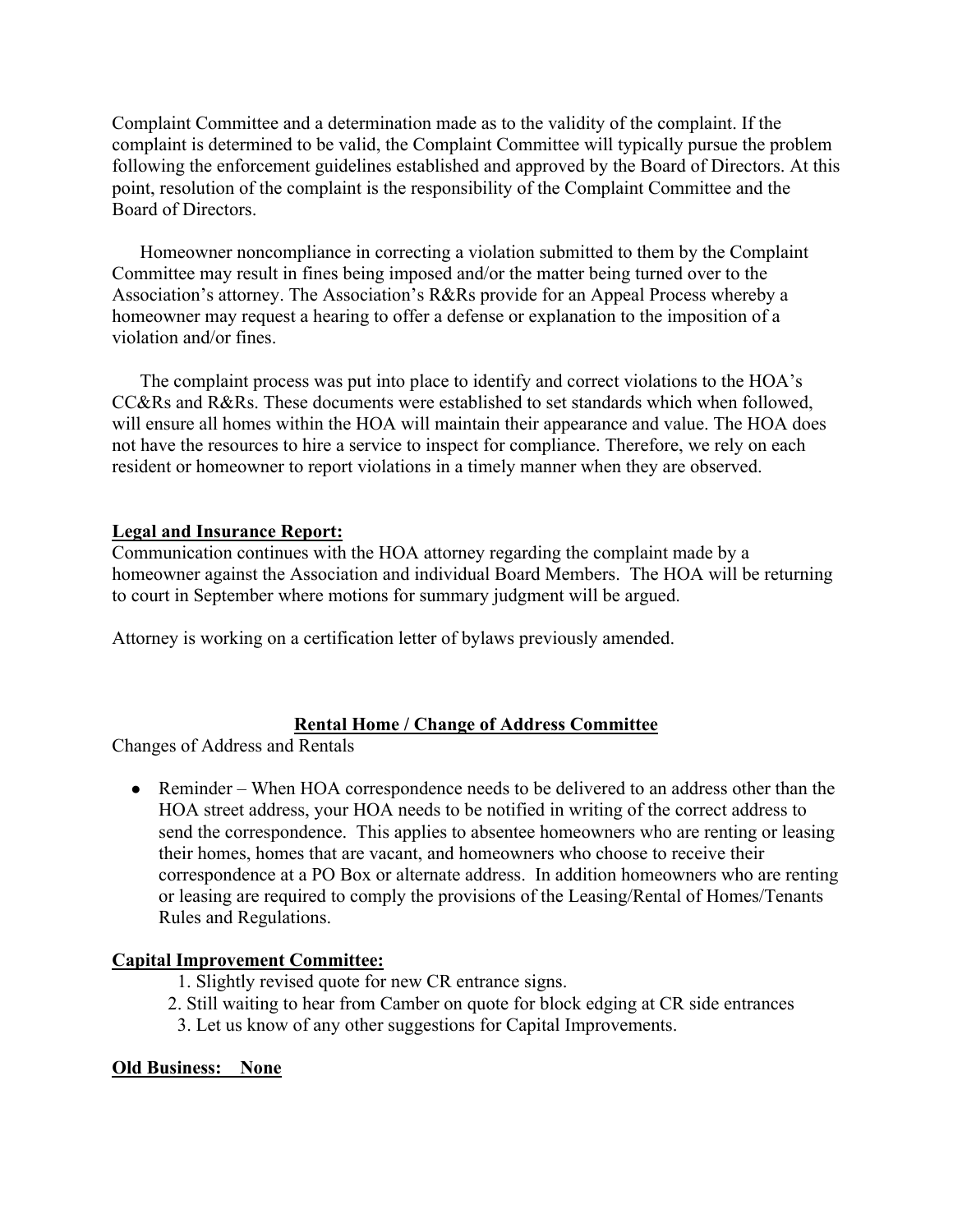# **New Business:**

Money is available for a Summer Event. If you'd like to volunteer to help with this event please contact generalinquiry@crcwhoa.org or call 425-738-8611.

Motion made to amend the allocated funds available for the purchase of new entry signs for Candlewood Ridge to \$1500 rather than the previously approved \$1400.00.

Discussion of ongoing distribution of minutes via the Fairwood Flyer and what might be done should there be another interruption in the Flyer's distribution in the future. Determined that for now we will continue using the Fairwood Flyer but will keep in mind ideas should it become unavailable in the future.

It's come to our attention that the HOA's phone number is not in the phone book. Investigation into how to become added to directories will be done.

**Welcoming Committee** – If you are new to the neighborhood and would like an HOA information packet, call the HOA phone number at 425-738-8611 and leave a voice message or send an email request to  $info@crcwhoa.org$ .

**Special Topics:** Visit our Website and contact the HOA via Email at: Web – www.crcwhoa.org Email –  $info@crcwhoa.org$ 

A motion was made to adjourn the meeting at 8:42 pm.

# **Next Board Meetings:**

- September 15, 2009
- October 20, 2009

Meetings are usually held at **7:00 pm.** at the Sheriff's Office, Albertson's Shopping Center. All Homeowners are welcome to attend.

# **Candlewood Ridge / Carriage Wood Announcements & Reminders**

**\*ACC Requests** - The HOA CC&Rs and Rules and Regulations documents clearly state that exterior projects such as roofs, painting, fencing, decks and patios require the submission and approval of an ACC request before commencing the project. The ACC has up to 30 days to respond to an ACC request but tries to respond much sooner. It is recommended that if a response to an ACC request has not been received within two weeks, the homeowner contact the ACC Chairperson via email at architecture  $@crcwhoa.org$  or by leaving a voice message at 425-227-4227. ACC request forms can be found in the Fairwood Flyer or on the HOA website at www.crcwhoa.org. *Please do not contact the ACC Chairperson via a home phone number.*

**\*Carriage Wood and Candlewood Ridge Parks** – A policy has been established to maximum